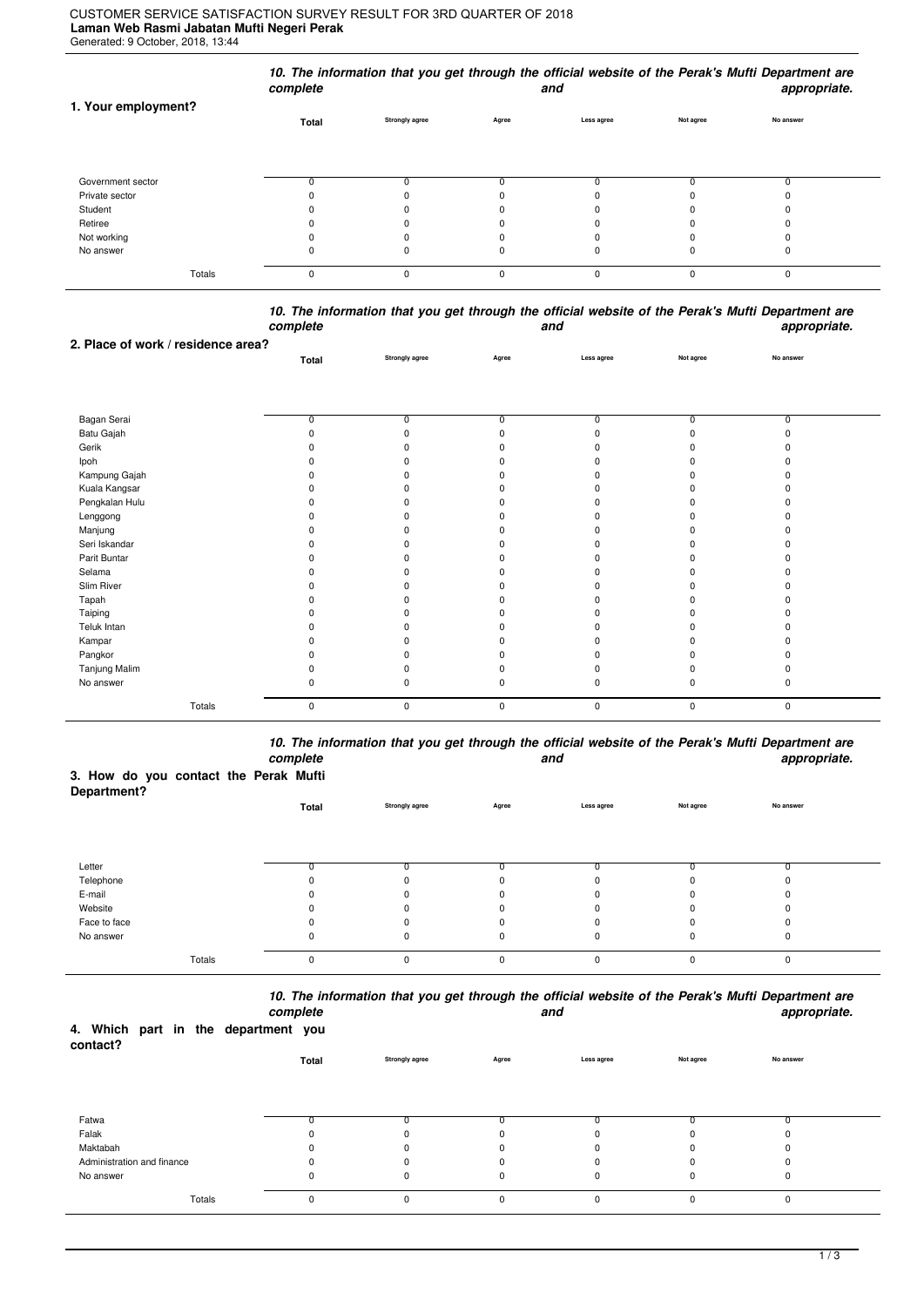|                                                                 | complete     |                       |             | and         |           | 10. The information that you get through the official website of the Perak's Mufti Department are<br>appropriate. |
|-----------------------------------------------------------------|--------------|-----------------------|-------------|-------------|-----------|-------------------------------------------------------------------------------------------------------------------|
| 5. Please indicate the services provided by<br>this department. |              |                       |             |             |           | No answer                                                                                                         |
|                                                                 | Total        | <b>Strongly agree</b> | Agree       | Less agree  | Not agree |                                                                                                                   |
| The Issuance Of Fatwa                                           | n            | $\Omega$              |             |             | n         | 0                                                                                                                 |
| Management Of Tauliah                                           |              |                       |             |             |           |                                                                                                                   |
| Self Declaration Friday                                         |              |                       |             |             |           |                                                                                                                   |
| <b>Islamic Concern</b>                                          |              |                       |             |             |           |                                                                                                                   |
| Determination / Check Direction Of<br>Qiblah                    |              | n                     |             |             |           | ŋ                                                                                                                 |
| Preparation Of Hijri Timetable / Prayer<br>Times                | 0            | $\Omega$              | O           | $\Omega$    | $\Omega$  | $\Omega$                                                                                                          |
| Sun's Observation / Moon's Observation                          | <sup>0</sup> | $\Omega$              |             |             |           | 0                                                                                                                 |
| No answer                                                       |              |                       |             |             |           | ŋ                                                                                                                 |
| Totals                                                          | $\mathbf 0$  | $\mathbf 0$           | $\mathbf 0$ | $\mathbf 0$ | $\Omega$  | 0                                                                                                                 |

## *10. The information that you get through the official website of the Perak's Mufti Department are* **and** and **appropriate.**

|                    |  | complete                                    |
|--------------------|--|---------------------------------------------|
|                    |  | 6. Your opinion about management            |
|                    |  | ccredited teaching service to teach Islamic |
| in state of Perak. |  |                                             |

| <b> .</b>         | Total    | <b>Strongly agree</b> | Agree    | Less agree | Not agree | No answer |  |
|-------------------|----------|-----------------------|----------|------------|-----------|-----------|--|
|                   |          |                       |          |            |           |           |  |
| Excellent         |          |                       |          |            |           |           |  |
| Very satisfactory |          |                       |          |            |           |           |  |
| Satisfactory      |          |                       |          |            |           |           |  |
| Less satisfactory |          |                       |          |            |           |           |  |
| Not satisfactory  |          |                       |          |            |           |           |  |
| No answer         | O        |                       |          |            |           |           |  |
| Totals            | $\Omega$ | 0                     | $\Omega$ | $\Omega$   |           |           |  |

## *10. The information that you get through the official website of the Perak's Mufti Department are*

| Recognition credential of<br>7.                                                 | complete<br>Islamic |                       |              | and        |           | TV. The implifiation that you get through the onitial website of the Felax's multi-bepartment are<br>appropriate. |
|---------------------------------------------------------------------------------|---------------------|-----------------------|--------------|------------|-----------|-------------------------------------------------------------------------------------------------------------------|
| teaching to candidates who managed to<br>brings many benefits to the community. |                     |                       |              |            |           |                                                                                                                   |
|                                                                                 | Total               | <b>Strongly agree</b> | Agree        | Less agree | Not agree | No answer                                                                                                         |
| Strongly agree                                                                  |                     |                       |              | O          |           |                                                                                                                   |
| Agree                                                                           |                     |                       |              |            |           |                                                                                                                   |
| Less agree                                                                      |                     |                       |              |            |           |                                                                                                                   |
| Not agree                                                                       |                     |                       |              |            |           |                                                                                                                   |
| No answer                                                                       |                     |                       |              | 0          |           |                                                                                                                   |
| Totals                                                                          | $\Omega$            | $\Omega$              | <sup>0</sup> | $\Omega$   | $\Omega$  | $\Omega$                                                                                                          |

*10. The information that you get through the official website of the Perak's Mufti Department are complete and appropriate.*

**8. Service of checking qiblah direction that provided is:**

| provided is.      | Total | <b>Strongly agree</b> | Agree    | Less agree | Not agree | No answer |  |
|-------------------|-------|-----------------------|----------|------------|-----------|-----------|--|
|                   |       |                       |          |            |           |           |  |
| Excellent         |       |                       |          |            |           |           |  |
| Very satisfactory |       | $\Omega$              |          |            |           |           |  |
| Satisfactory      |       | 0                     |          |            |           |           |  |
| Less satisfactory |       | 0                     |          |            |           |           |  |
| Not satisfactory  |       |                       |          |            |           |           |  |
| No answer         | 0     | 0                     |          | 0          | 0         | υ         |  |
| Totals            | 0     | 0                     | $\Omega$ | $\Omega$   | $\Omega$  | 0         |  |